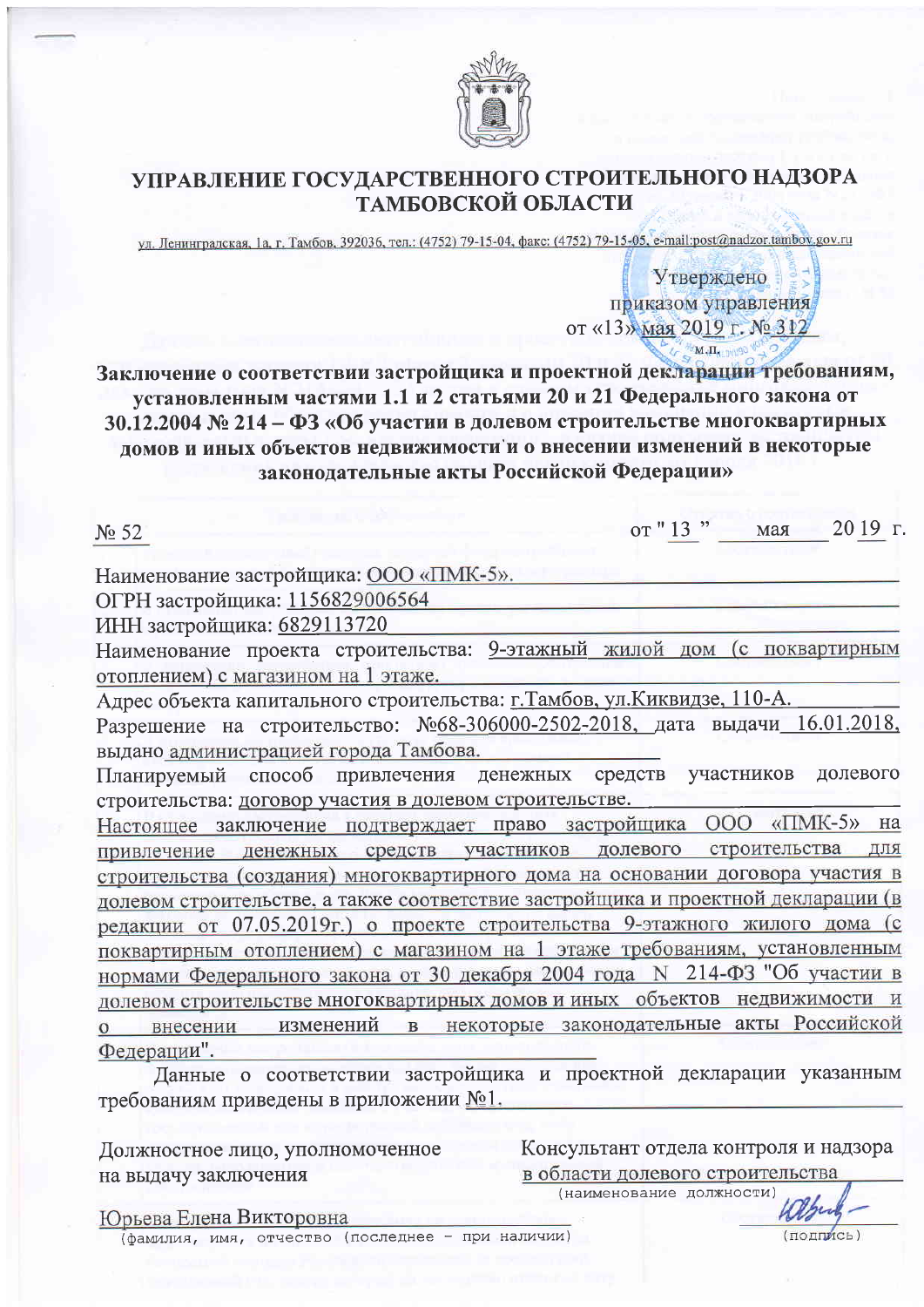#### Приложение N 1

к заключению о соответствии застройщика и проектной декларации требованиям, установленным частями 1.1 и 2 статьи 3, статьями 20 и 21 Федерального закона от 30 декабря 2004 года N 214-ФЗ "Об участии в долевом строительстве многоквартирных домов и иных объектов недвижимости и о внесении изменений в некоторые законодательные акты" от «13» мая г. N 52

Данные о соответствии застройщика и проектной декларации требованиям, установленным частями 1.1 и 2 статьи 3, статьями 20 и 21 Федерального закона от 30 декабря 2004 года N 214-ФЗ "Об участии в долевом строительстве многоквартирных домов и иных объектов недвижимости и о внесении изменений в некоторые законодательные акты Российской Федерации", в случае получения застройщиком разрешения на строительство объекта недвижимости до 1 июля 2018 г.

| Требование о соответствии |                                                                                                                                                                                                                                                                                                                                                                                                                                                                                                                                                                                                                                    | Отметка о соответствии |
|---------------------------|------------------------------------------------------------------------------------------------------------------------------------------------------------------------------------------------------------------------------------------------------------------------------------------------------------------------------------------------------------------------------------------------------------------------------------------------------------------------------------------------------------------------------------------------------------------------------------------------------------------------------------|------------------------|
| $\mathbf{1}$              | Уставный (складочный) капитал, уставный фонд застройщика<br>полностью оплачен и составляет не менее минимального размера                                                                                                                                                                                                                                                                                                                                                                                                                                                                                                           | Соответствует          |
| $\overline{2}$            | В отношении застройщика не проводятся процедуры ликвидации<br>юридического лица                                                                                                                                                                                                                                                                                                                                                                                                                                                                                                                                                    | Соответствует          |
| 3                         | В отношении застройщика отсутствует решение арбитражного<br>суда о введении одной из процедур, применяемых в деле о<br>банкротстве                                                                                                                                                                                                                                                                                                                                                                                                                                                                                                 | Соответствует          |
| 4                         | В отношении застройщика отсутствует решение арбитражного<br>суда о приостановлении его деятельности в качестве меры<br>административного наказания                                                                                                                                                                                                                                                                                                                                                                                                                                                                                 | Соответствует          |
| 5                         | В отношении застройщика в реестрах недобросовестных<br>поставщиков (подрядчиков, исполнителей) отсутствуют сведения<br>о застройщике (в том числе о лице, исполняющем функции<br>единоличного исполнительного органа застройщика) в части<br>исполнения им обязательств, предусмотренных контрактами или<br>договорами, предметом которых является выполнение работ,<br>оказание услуг в сфере строительства, реконструкции и<br>капитального ремонта объектов капитального строительства или<br>организации таких строительства, реконструкции и капитального<br>ремонта либо приобретение у юридического лица жилых<br>помещений | Соответствует          |
| 6                         | В отношении застройщика (в том числе лица, исполняющего<br>функции единоличного исполнительного органа застройщика)<br>отсутствует информация в реестре недобросовестных участников<br>аукциона по продаже земельного участка, находящегося в<br>государственной или муниципальной собственности, либо<br>аукциона на право заключения договора аренды земельного<br>участка, находящегося в государственной или муниципальной<br>собственности                                                                                                                                                                                    | Соответствует          |
| $\tau$                    | У застройщика отсутствует недоимка по налогам, сборам,<br>задолженность по иным обязательным платежам в бюджеты<br>бюджетной системы Российской Федерации за предыдущий<br>календарный год, размер которых на последнюю отчетную дату                                                                                                                                                                                                                                                                                                                                                                                              | Соответствует          |